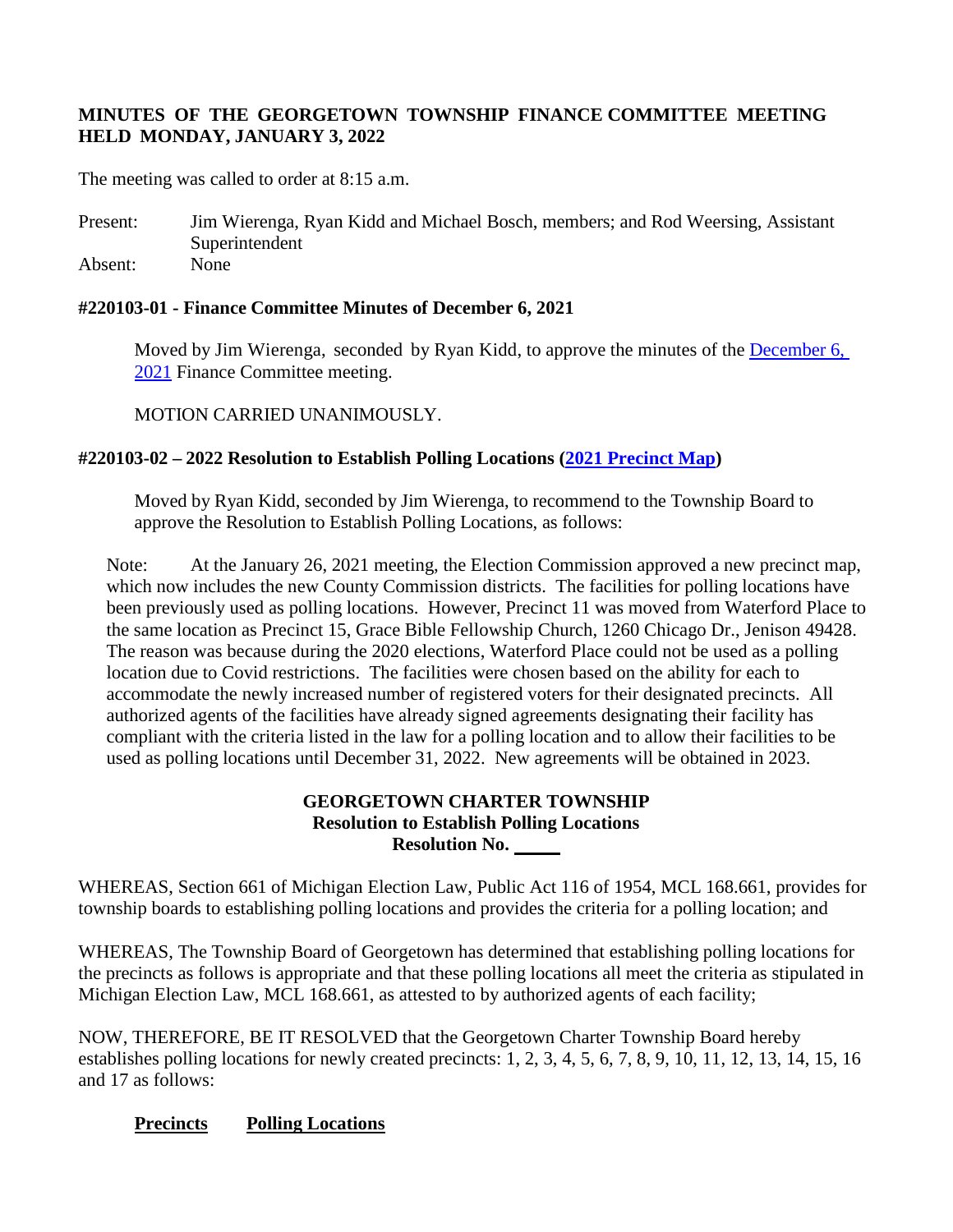| Precinct #1 and #3   | Wellspring Church, 4466 Bauer Road, Hudsonville 49426                                      |
|----------------------|--------------------------------------------------------------------------------------------|
| Precinct #2          | Cottonwood Heights CRC, 1101 Cypress Dr., Jenison 48428                                    |
| Precinct #4 and #9   | Fair Haven Church, 2900 Baldwin St., Hudsonville 49426                                     |
| Precinct #5          | Ridgewood CRC, 1571 Baldwin St., Jenison 49428                                             |
| Precinct #6          | Georgetown Township Office, 1515 Baldwin St., Jenison 49428                                |
| Precinct #7          | Georgetown Bible Church, 4114 Baldwin St., Hudsonville 49426                               |
| Precinct #8 and #12  | Chapel Pointe, 3350 Baldwin St., Hudsonville 49426                                         |
| Precinct #10         | Holy Cross Church, 1481 Baldwin St., Jenison 49428                                         |
| Precinct #11 $&$ #15 | Grace Bible Fellowship Church, 1260 Chicago Dr., Jenison 49428                             |
| Precinct #13         | Fellowship Reformed Church, 6610 36 <sup>th</sup> Ave., Hudsonville 49426                  |
| Precinct #14         | Rosewood Reformed Church, 2795 Rosewood St., Jenison 49428                                 |
|                      | Precinct #16 and #17 Jenison Bible Church, $6360$ 14 <sup>th</sup> Ave., Hudsonville 49426 |
|                      |                                                                                            |

LET IT FURTHER BE RESOLVED that the Township Board directs the Township Superintendent to sign any and all of the associated agreements and directs new Voter ID cards to be sent to registered voters in the Township as prescribed by Election Law (for all changes listed in Election Law) and approves the associated costs for all such mailings.

The foregoing resolution offered by Township Board Member \_\_\_\_\_\_\_\_\_\_\_\_\_\_, and second offered by Township Board Member .

Upon roll call vote the following voted yes:<br>
<u>Upon roll call vote</u> the following voted yes: Upon roll call vote the following voted no:

MOTION CARRIED UNANIMOUSLY and the Clerk declared the resolution adopted.

Ryan Kidd, Georgetown Township Clerk

Additional notes: As per Election Law, an updated Voter Identification Card must be issued to every voter affected by the following:

A permanent voting district change;

A new precinct or polling location;

A new Congressional, State Senate, State House or County Commissioner District.

MOTION CARRIED UNANIMOUSLY.

# **#220103-03 – Senior Transportation Public Notice**

Moved by Jim Wierenga, seconded by Ryan Kidd, to recommend to the Township Board to authorize the publication of the Senior Transportation Public Notice.

[Public Notice](https://www.georgetown-mi.gov/AgendaCenter/ViewFile/Item/9040?fileID=78963)

MOTION CARRIED UNANIMOUSLY.